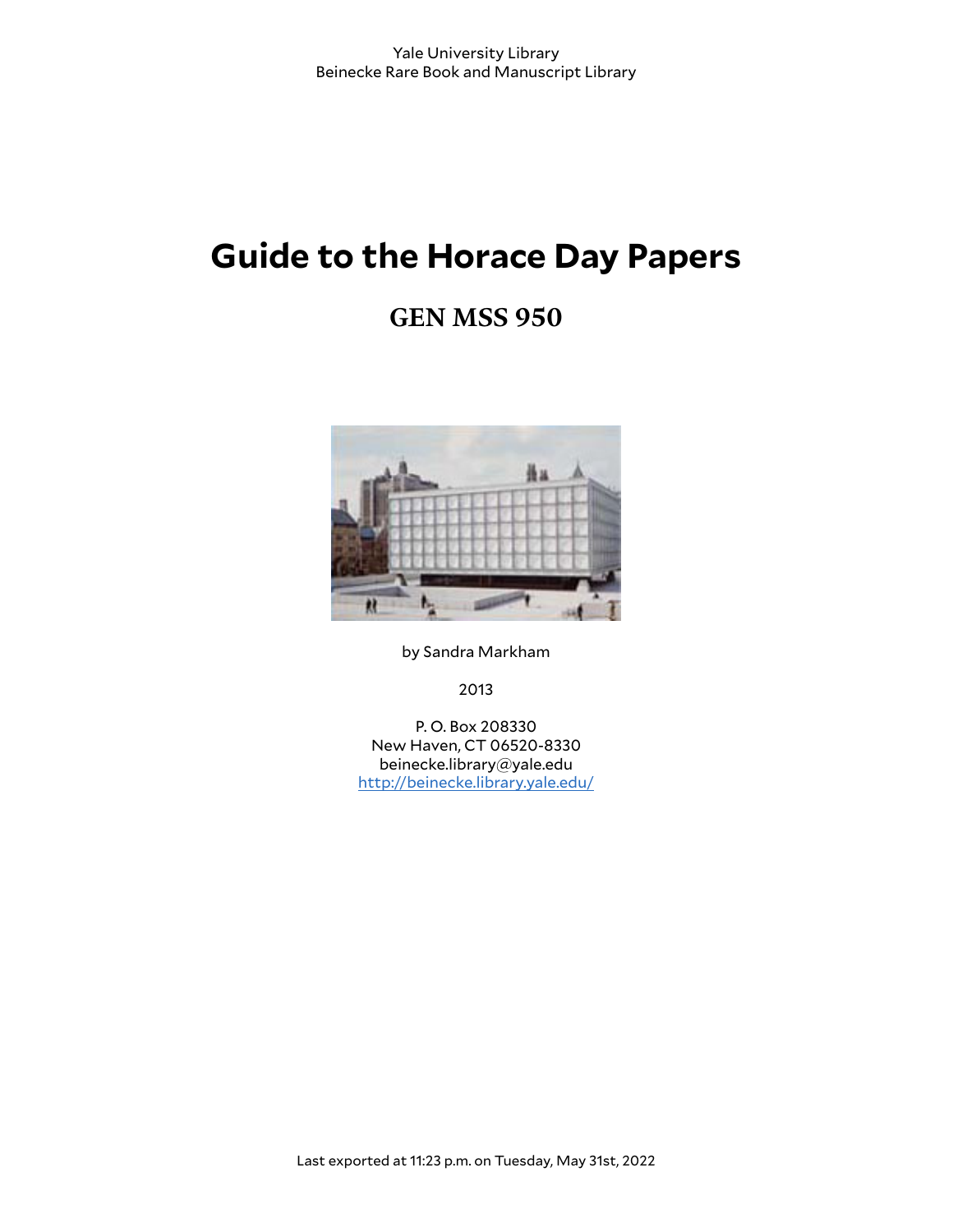# **Table of Contents**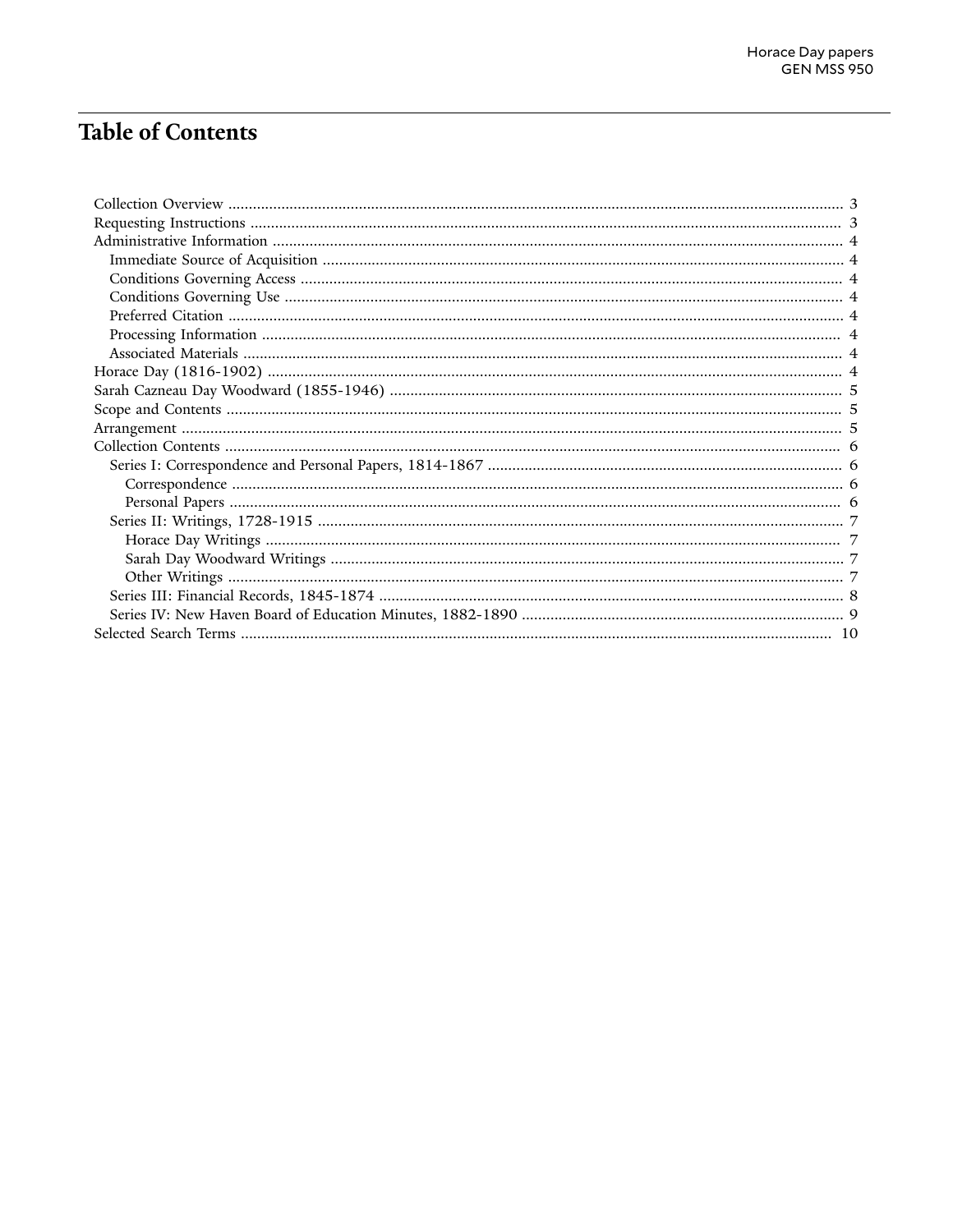# <span id="page-2-0"></span>**Collection Overview**

- **REPOSITORY:** Beinecke Rare Book and Manuscript Library P. O. Box 208330 New Haven, CT 06520-8330 beinecke.library@yale.edu <http://beinecke.library.yale.edu/>
- **CALL NUMBER:** GEN MSS 950
	- **CREATOR:** Day, Horace, 1816-1902
		- **TITLE:** Horace Day papers
		- **DATES:** 1728–1915
	- **BULK DATES:** 1833–1874
- **PHYSICAL DESCRIPTION:** 2 linear feet (5 boxes)
	- **LANGUAGE:** English

**SUMMARY:** The papers contain letters, writings, and records of the Day family. Series I holds letters sent to Horace Day from his parents Gad and Roxanna Day, his brother George Edward Day (Yale 1833), his cousin Lucinda Day, and his friends, Yale classmates, and colleagues including Edward E. Atwater, Erasmus Darwin Hudson, Charles Backus McLean, and Noah Porter. Also present are letters of recommendation written on Day's behalf by Jeremiah Day, Eleazar T. Fitch, Anthony D. Stanley, and Nathaniel W. Taylor. Personal Papers includes material investigating Gad Day's military service and a proposal from E. S. Goodrich to publish the Pioneer newspaper at St. Paul, Minnesota. Also present is a manuscript broadside announcing a music concert at sea and a printed broadside advertising Thomas Kimpton's Parcel Express shipping service from London to "all parts of the kingdom" as well as the colonies and and North America; they may be related to Day's trips to Europe in the late 1850s. Series II holds autograph manuscripts and typescripts of writings by Day and his daughter Sarah Day Woodward, including addresses delivered before the New Haven Colony Historical Society. Also in the series are a group of manuscript sermons by an unidentified author, dated 1728-1833, and newspaper clippings related to the history of New Haven, Connecticut, dated 1857-1915. Series III holds five financial ledgers for the Day & Fitch company dating 1845-1855, and one personal account book recording Day's expenses, 1868-1874. Series IV holds two volumes of Day's notes made during meetings of the New Haven Board of Education, 1882-1890.

**ONLINE FINDING AID:** To cite or bookmark this finding aid, please use the following link: [https://](https://hdl.handle.net/10079/fa/beinecke.dayh) [hdl.handle.net/10079/fa/beinecke.dayh](https://hdl.handle.net/10079/fa/beinecke.dayh)

# <span id="page-2-1"></span>**Requesting Instructions**

To request items from this collection for use in the Beinecke Library reading room, please use the request links in the HTML version of this finding aid, available at [https://hdl.handle.net/10079/fa/beinecke.dayh.](https://hdl.handle.net/10079/fa/beinecke.dayh)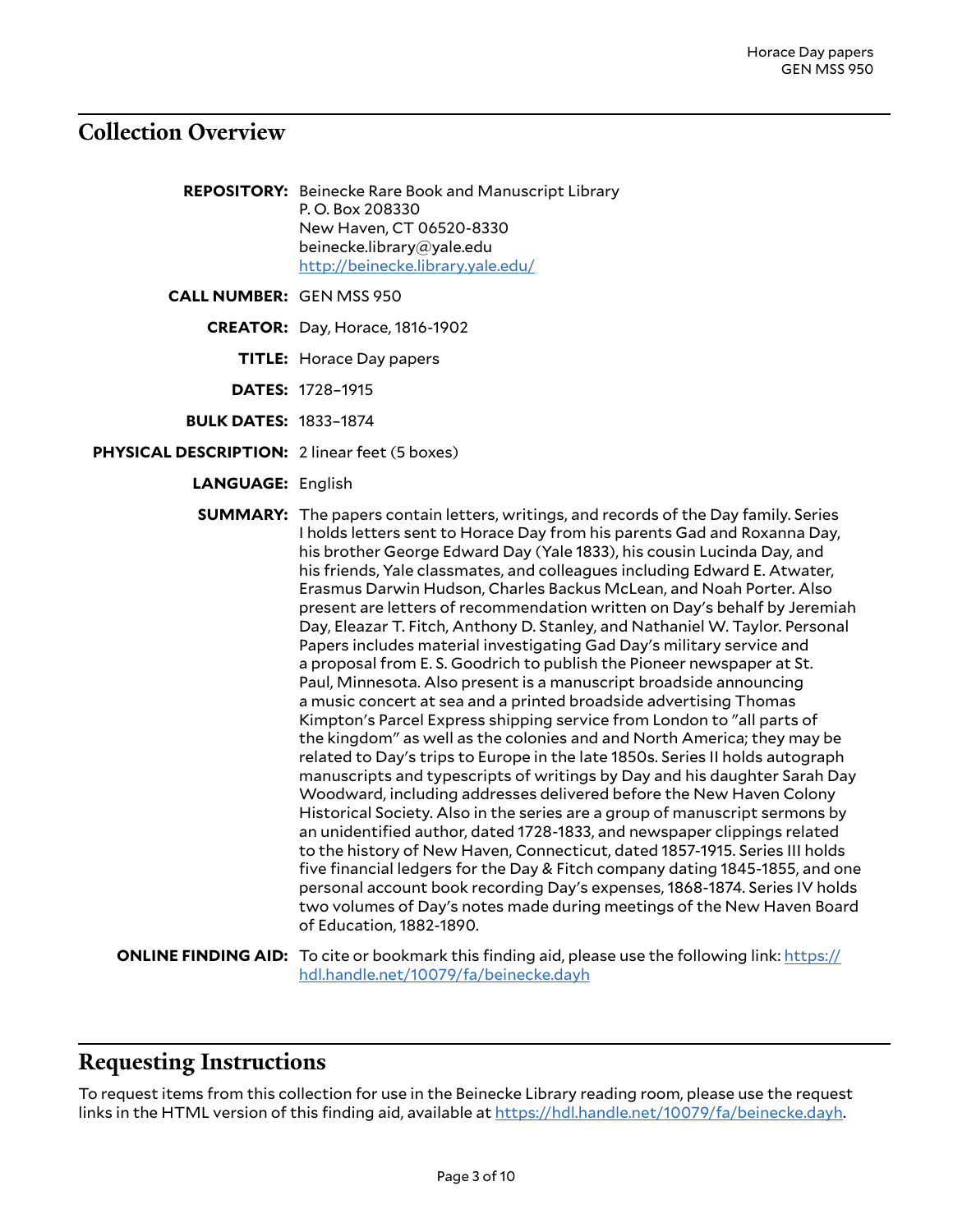To order reproductions from this collection, please send an email with the call number, box number(s), and folder number(s) to [beinecke.images@yale.edu.](mailto:beinecke.images@yale.edu)

Key to the container abbreviations used in the PDF finding aid:

b. box f. folder

# <span id="page-3-0"></span>**Administrative Information**

# <span id="page-3-1"></span>**Immediate Source of Acquisition**

Gift of Sarah Day Woodward, 1936.

# <span id="page-3-2"></span>**Conditions Governing Access**

The materials are open for research.

# <span id="page-3-3"></span>**Conditions Governing Use**

The Horace Day Papers is the physical property of the Beinecke Rare Book and Manuscript Library, Yale University. Literary rights, including copyright, belong to the authors or their legal heirs and assigns. For further information, consult the appropriate curator.

# <span id="page-3-4"></span>**Preferred Citation**

Horace Day Papers. General Collection, Beinecke Rare Book and Manuscript Library, Yale University.

# <span id="page-3-5"></span>**Processing Information**

This collection includes materials previously identified by the following call numbers: MS Vault Shelves Day, MS Vault Day

# <span id="page-3-6"></span>**Associated Materials**

Gad Day Family Papers (MS 1225). Manuscripts and Archives, Yale University Library.

# <span id="page-3-7"></span>**Horace Day (1816-1902)**

Horace Day was born in Pittsfield, Massachusetts, on November 5, 1816, the son of Gad and Roxanna Rice Day; the family moved to New Haven, Connecticut, in 1822. Day studied at the Hopkins Grammar School and graduated from Yale College in 1836. After briefly teaching school he studied for three years in Yale Seminary, but was never ordained. Day was for several years a publisher and bookseller in New Haven as a partner with L. W. Fitch in the firm of Day & Fitch, afterward becoming editor of the *New Haven Journal and Courier*, and assistant editor of the *Cincinnati Daily Gazette*. He returned to New Haven in 1856, and in 1860 was appointed superintendent of the public schools of New Haven, an office he held for five years. In 1868 he became secretary of the New Haven Board of Education and served the city in that capacity to the end of his life. Day was one of the founders of the New Haven Colony Historical Society and was the institution's first secretary. Day's antiquarian interests led to his being often consulted regarding early landmarks and local history, and he assisted in the compilation of several genealogies. In 1887 Day became secretary of the Yale Class of 1836. He died in New Haven on July 22, 1902.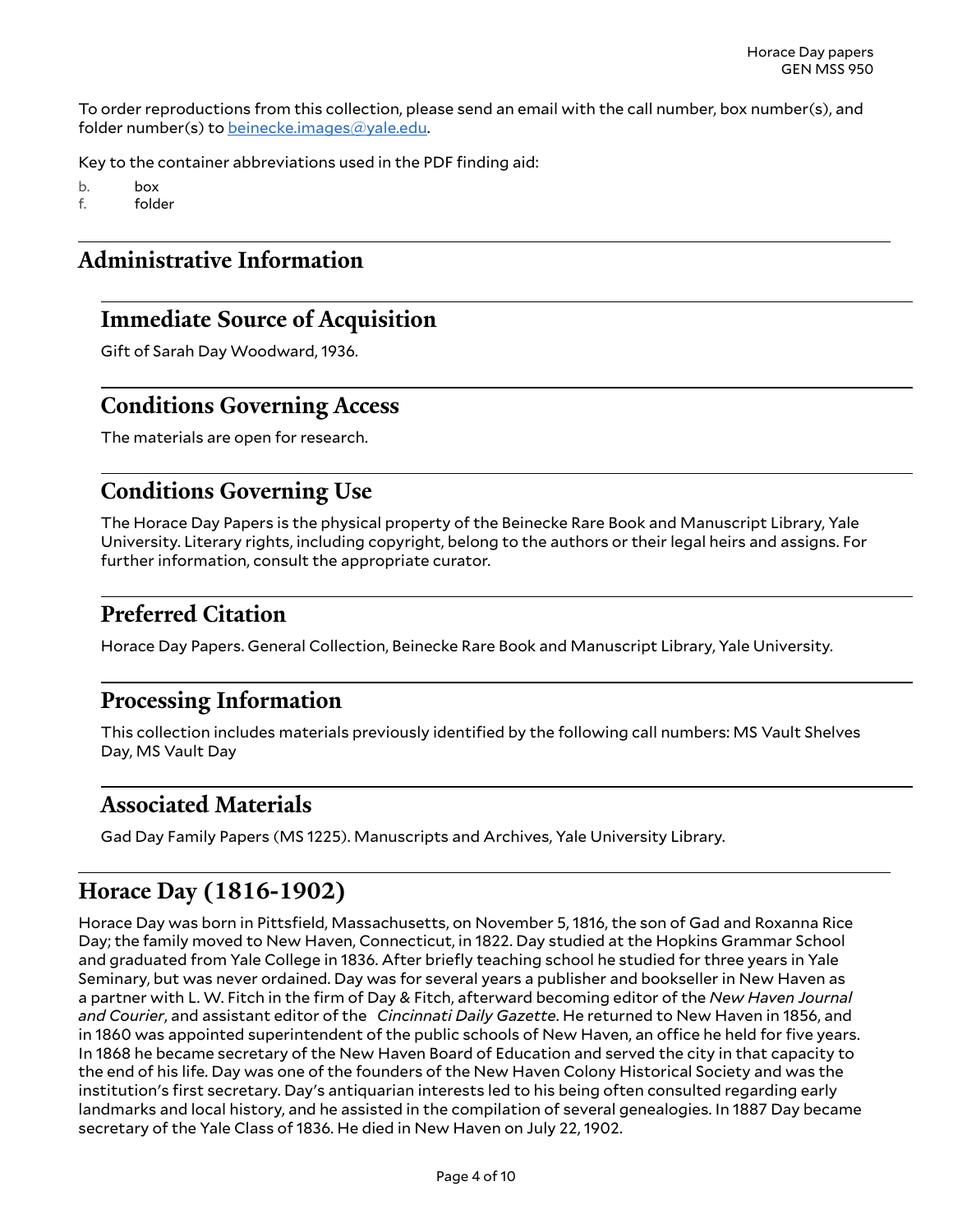# <span id="page-4-0"></span>**Sarah Cazneau Day Woodward (1855-1946)**

Sarah Cazneau Day (1855-1946) was the daughter of Horace and Sarah Rice Day; she married Richard W. Woodward (1846-1931, Yale 1867) in 1881. An antiquarian like her father, Sarah Day Woodward was an active member of the Daughters of the American Revolution, and the author of *Early New Haven* (New Haven, Conn.: Price, Lee & Adkins Co., 1912).

# <span id="page-4-1"></span>**Scope and Contents**

The papers contain letters, writings, and records of the Day family. Series I holds letters sent to Horace Day from his parents Gad and Roxanna Day, his brother George Edward Day (Yale 1833), his cousin Lucinda Day, and his friends, Yale classmates, and colleagues including Edward E. Atwater, Erasmus Darwin Hudson, Charles Backus McLean, and Noah Porter. Also present are letters of recommendation written on Day's behalf by Jeremiah Day, Eleazar T. Fitch, Anthony D. Stanley, and Nathaniel W. Taylor. Personal Papers includes material investigating Gad Day's military service and a proposal from E. S. Goodrich to publish the Pioneer newspaper at St. Paul, Minnesota. Also present is a manuscript broadside announcing a music concert at sea and a printed broadside advertising Thomas Kimpton's Parcel Express shipping service from London to "all parts of the kingdom" as well as the colonies and North America; they may be related to Day's trips to Europe in the late 1850s. Series II holds autograph manuscripts and typescripts of writings by Day and his daughter Sarah Day Woodward, including addresses delivered before the New Haven Colony Historical Society. Also in the series are a group of manuscript sermons by an unidentified preacher, dated 1728-1833, and newspaper clippings related to the history of New Haven, Connecticut, dated 1857-1915. Series III holds five financial ledgers for the Day & Fitch company dating 1845-1855, and one personal account book recording Day's expenses, 1868-1874. Series IV holds two volumes of Day's notes made during meetings of the New Haven Board of Education, 1882-1890.

# <span id="page-4-2"></span>**Arrangement**

Organized into four series: I. Correspondence and Personal Papers, 1814-1867. II. Writings, 1728-1915. III. Financial Records, 1845-1874. IV. New Haven Board of Education Minutes, 1882-1890.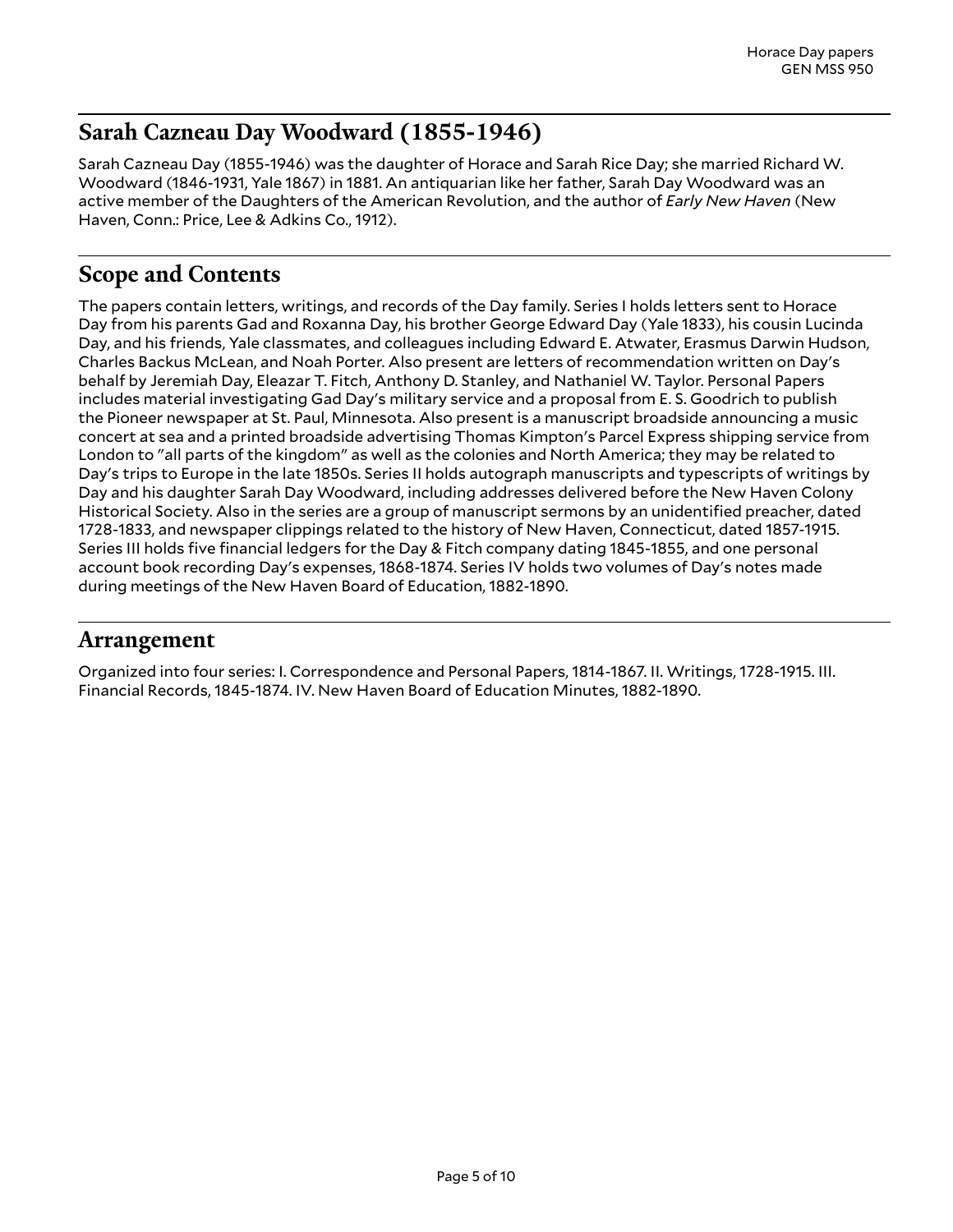<span id="page-5-3"></span><span id="page-5-2"></span>Correspondence

# <span id="page-5-0"></span>**Collection Contents Series I: Correspondence and Personal Papers, 1814-1867**

#### <span id="page-5-1"></span>*0.42 linear feet (1 box)*

Series I holds letters sent to Horace Day from his parents Gad and Roxanna Day, his brother George Edward Day (Yale 1833), his cousin Lucinda Day, and his friends, Yale classmates, and colleagues including Edward E. Atwater, Erasmus Darwin Hudson, Charles Backus McLean, and Noah Porter. Also present are letters of recommendation written on Day's behalf by Jeremiah Day, Eleazar T. Fitch, Anthony D. Stanley, and Nathaniel W. Taylor. Personal Papers includes material investigating Gad Day's military service and a proposal from E. S. Goodrich to publish the Pioneer newspaper at St. Paul, Minnesota. Also present is a manuscript broadside announcing a music concert at sea and a printed broadside advertising Thomas Kimpton's Parcel Express shipping service from London to "all parts of the kingdom" as well as the colonies and North America; they may be related to Day's trips to Europe in the late 1850s.

Series I is organized into two subseries: Correspondence, and Personal Papers.

| b. 1, f. 1-3 | General correspondence, A-Z                                                       | 1834-1867     |
|--------------|-----------------------------------------------------------------------------------|---------------|
| b. 1, f. 4   | Atwater, Edward E.                                                                | 1841          |
| b. 1, f. 5   | Baldwin, William Barlow                                                           | 1836-1838     |
| b. 1, f. 6   | Beach                                                                             | 1836-1843     |
| b. 1, f. 7   | Cowles                                                                            | 1838-1843     |
| b. 1, f. 8   | Day, George Edward                                                                | 1833-1842     |
| b. 1, f. 9   | Day, Roxanna<br>Includes letters written or co-written by Gad Day and Lucinda Day | 1836-1843     |
| b. 1, f. 10  | Hudson, Erasmus D.                                                                | 1837-1838     |
| b. 1, f. 11  | McLean, Charles B.                                                                | 1836-1844     |
| b. 1, f. 12  | Moore, James                                                                      | 1836-1837     |
| b. 1, f. 13  | Porter                                                                            | 1837-1843     |
| b. 1, f. 14  | Porter, Noah                                                                      | 1839-1844     |
| b. 1, f. 15  | Smith                                                                             | 1842-1843     |
| b. 1, f. 16  | Letters of recommendation                                                         | 1836-1841     |
|              | <b>Personal Papers</b>                                                            |               |
| b. 1, f. 17  | Papers concerning Gad Day's military service                                      | 1814-1852     |
| b. 1, f. 18  | Proposal to publish a newspaper in St. Paul, Minnesota                            | 1855          |
| b. 1, f. 19  | <b>Broadsides</b>                                                                 | 1857, undated |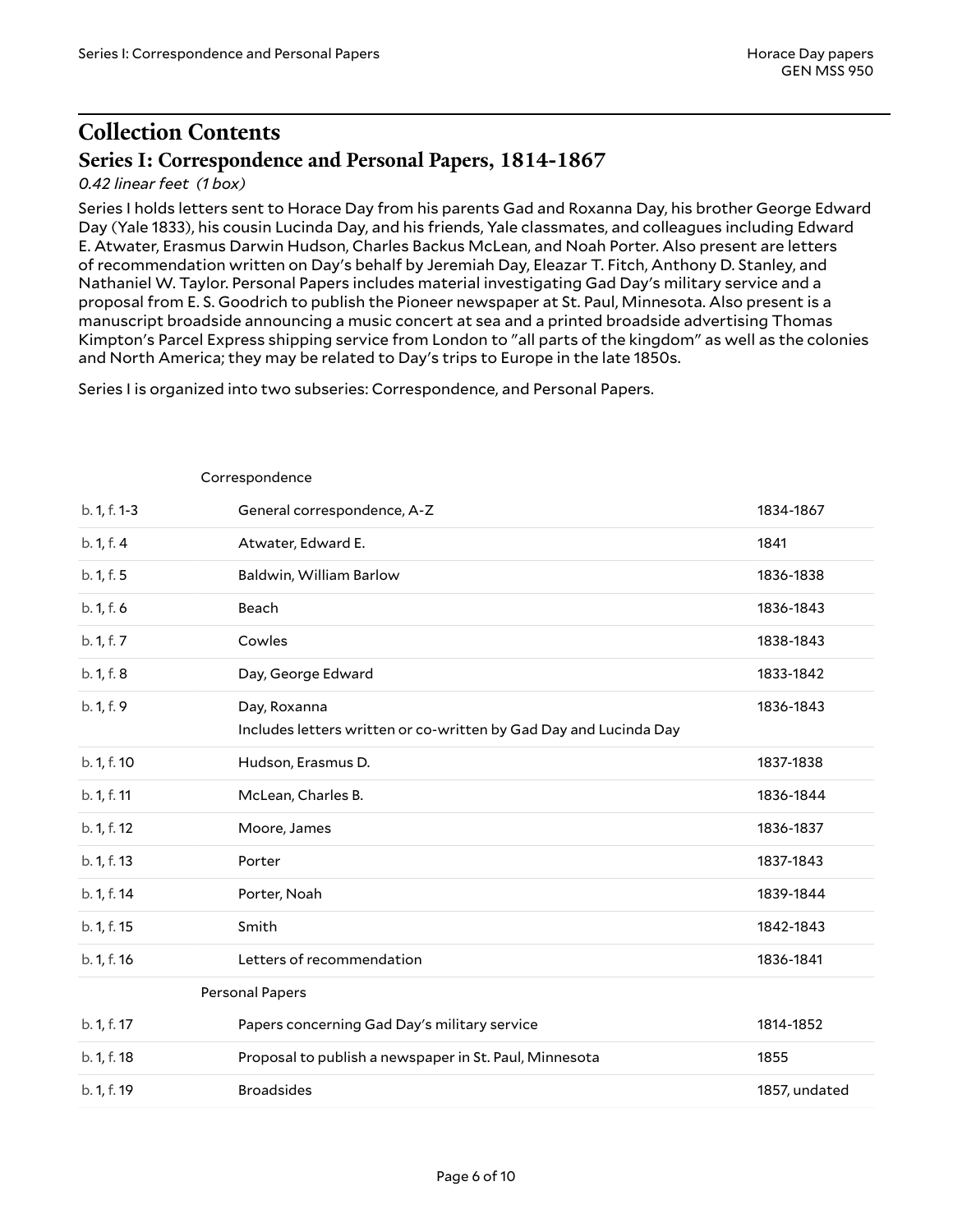# <span id="page-6-0"></span>**Series II: Writings, 1728-1915**

<span id="page-6-3"></span><span id="page-6-2"></span><span id="page-6-1"></span>Horace Day Writings

#### *0.42 linear feet (1 box)*

The series holds autograph manuscripts and typescripts of writings by Day and his daughter Sarah Day Woodward, including addresses delivered before the New Haven Colony Historical Society. Also in the series are a group of manuscript sermons by an unidentified preacher, dated 1728-1833, and newspaper clippings related to the history of New Haven, Connecticut, dated 1857-1915.

Series II is organized into three subseries: Horace Day Writings, Sarah Day Woodward Writings, and Other Writings.

| b. 2, f. 20    | Linonian Society oration                                           | 1835          |
|----------------|--------------------------------------------------------------------|---------------|
| b. 2, f. 21    | Genealogy notes                                                    | undated       |
| b. 2, f. 22    | On English Congregationalists                                      | undated       |
| b. 2, f. 23    | On New Haven history                                               | undated       |
| b. 2, f. 24-25 | Miscellaneous                                                      | undated       |
|                | Sarah Day Woodward Writings                                        |               |
| b. 2, f. 26    | Genealogy notes                                                    | undated       |
| b. 2, f. 27    | On New Haven history                                               | undated       |
| b. 2, f. 28    | Miscellaneous                                                      | 1915, undated |
|                | Other Writings                                                     |               |
| b. 2, f. 29    | Sermons, author unidentified                                       | 1728-1833     |
| b. 2, f. 30    | Classroom notes, author unidentified                               | undated       |
| b. 2, f. 31    | Newspaper clippings about New Haven and Springfield, Massachusetts | 1857-1915     |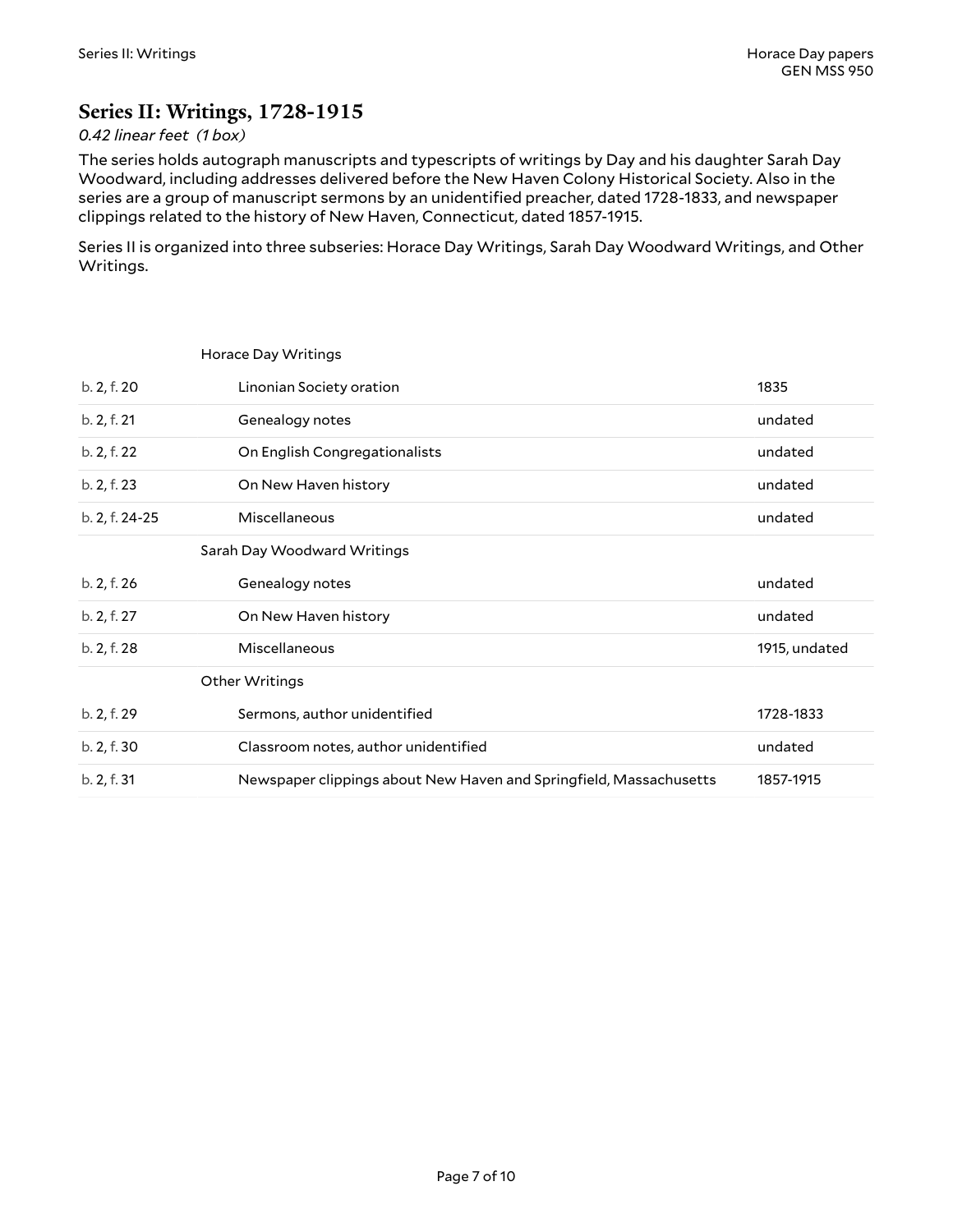# <span id="page-7-0"></span>**Series III: Financial Records, 1845-1874**

#### *1.08 linear feet (3 boxes)*

Series III holds one personal account book recording Day's expenses and five financial ledgers for the Day & Fitch company of New Haven.

| 32          | b. 3 (Oversize), f. Horace Day personal accounts | 1868-1874 |
|-------------|--------------------------------------------------|-----------|
| 33          | b. 3 (Oversize), f. Day & Fitch account book     | 1845-1847 |
| 34          | b. 3 (Oversize), f. Day & Fitch account book     | 1846      |
| b. 4, f. 35 | Day & Fitch account book                         | 1845-1855 |
| b. 4, f. 36 | Day & Fitch account book                         | 1846      |
| b. 5, f. 37 | Day & Fitch account book                         | 1847-1848 |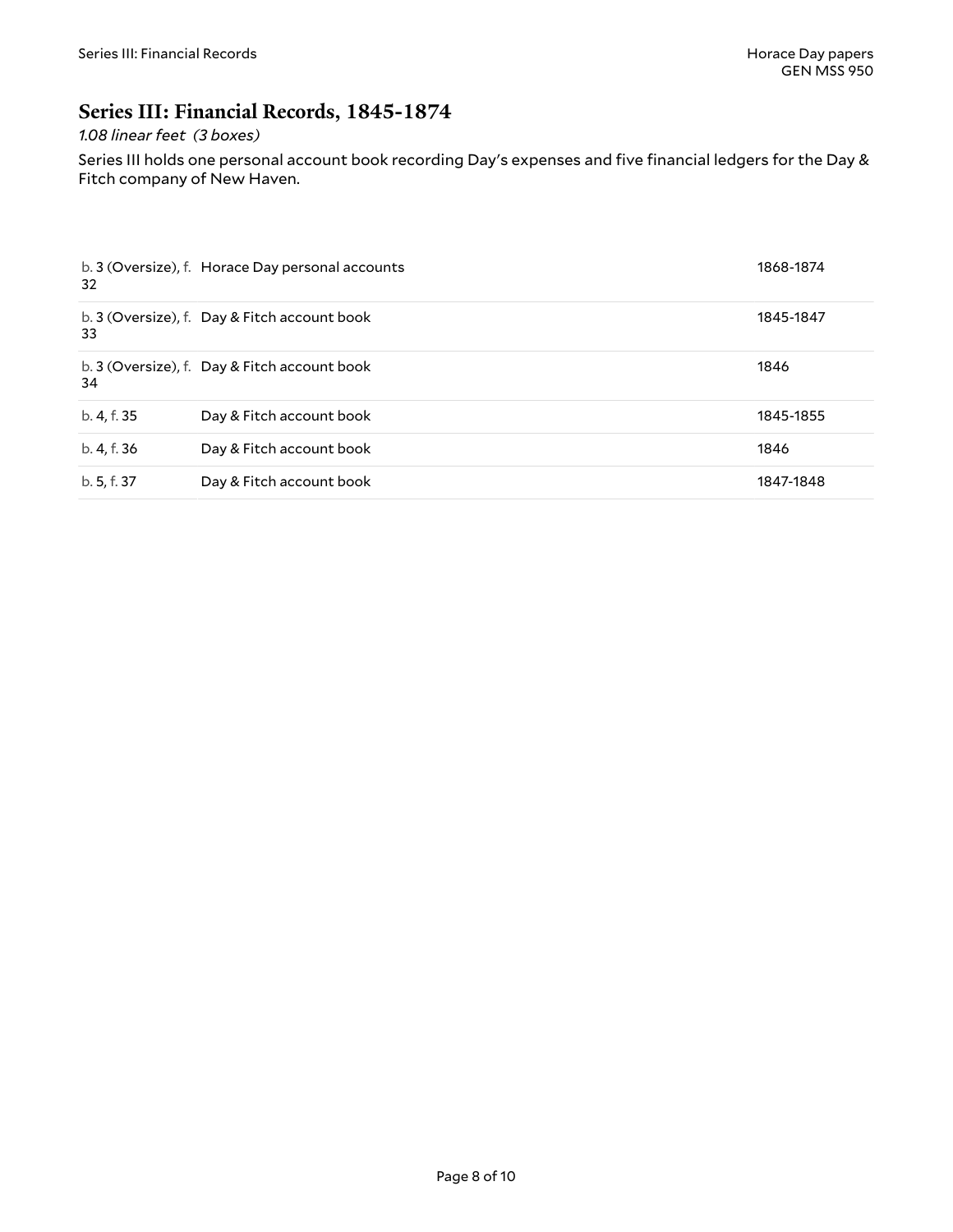### <span id="page-8-0"></span>**Series IV: New Haven Board of Education Minutes, 1882-1890**

*2 Folders*

Series IV holds two volumes of Day's rough minutes made during meetings of the New Haven Board of Education.

| b. 5, f. 38 | Minutes | 1882-1886 |
|-------------|---------|-----------|
| b. 5, f. 39 | Minutes | 1886-1890 |